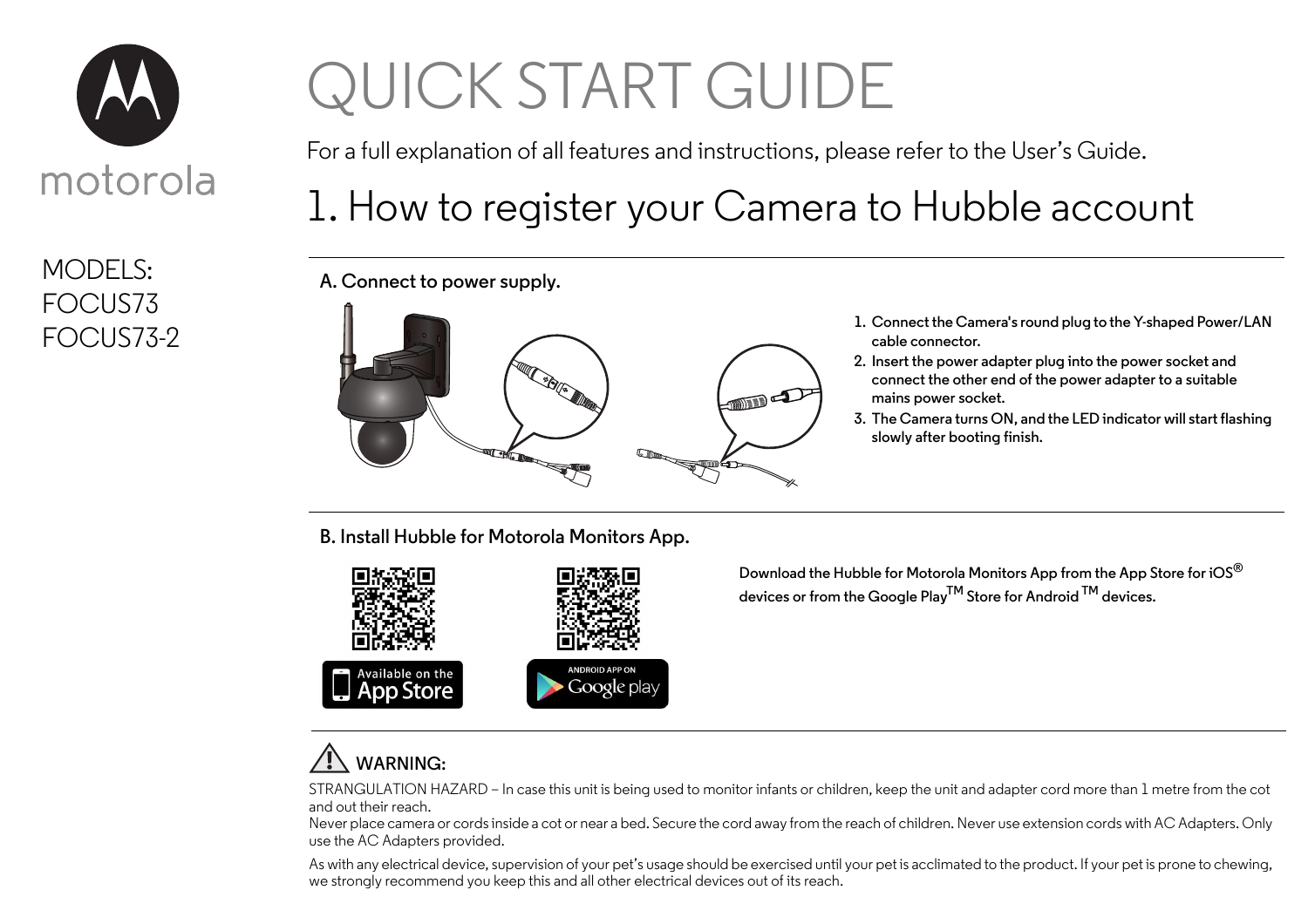#### **C. View on Compatible Smartphones, Tablets and Computers.**



- **1. Open the Hubble for Motorola Monitors App**  $\frac{1}{2}$  **hubble on your compatible smartphone or tablet.**
- **2. Follow the in-app instructions to create your Hubble account and connect to your Wi-Fi Camera.**
- **3. Log in to your account on your compatible smartphone, tablet or via https://app.hubbleconnected.com/#login on your PC to access your live camera stream.**

#### **Please take note of the following minimum system requirements:**

*Smartphones/Tablets: iOS 7, Android™ 4.2*

*PC (only for viewing - NOT setup): Windows® 7, Mac OS® 10.7, Chrome™ 24, Internet Explorer® 9, Safari® 6, Firefox® 18, Adobe® Flash® 15, Java™ 7 Wi-Fi requirements:* 

*At least 0.6 Mbps upload bandwidth per camera. Test your Internet speed at: http://www.speedtest.net/*

# 2. How to mount your Camera on the wall

#### **A. Fixing Mounting Plate on the wall.**



- **1. Mark the position of the screw holes on the wall.**
- **2. Drill 4 holes and hammer the drywall plugs (included) into the holes as needed.**
- **3. Fasten the mounting plate on the wall with the 4 Philips head screws (provided).**

### **B. Hanging the Camera unit on the Mounting Plate.**



**Place the 4 mounting slots of the camera base on to 4 catches on the mounting plate. Make sure the unit sits firmly on the mounting plate with the center holes of 2 parts lined up.**